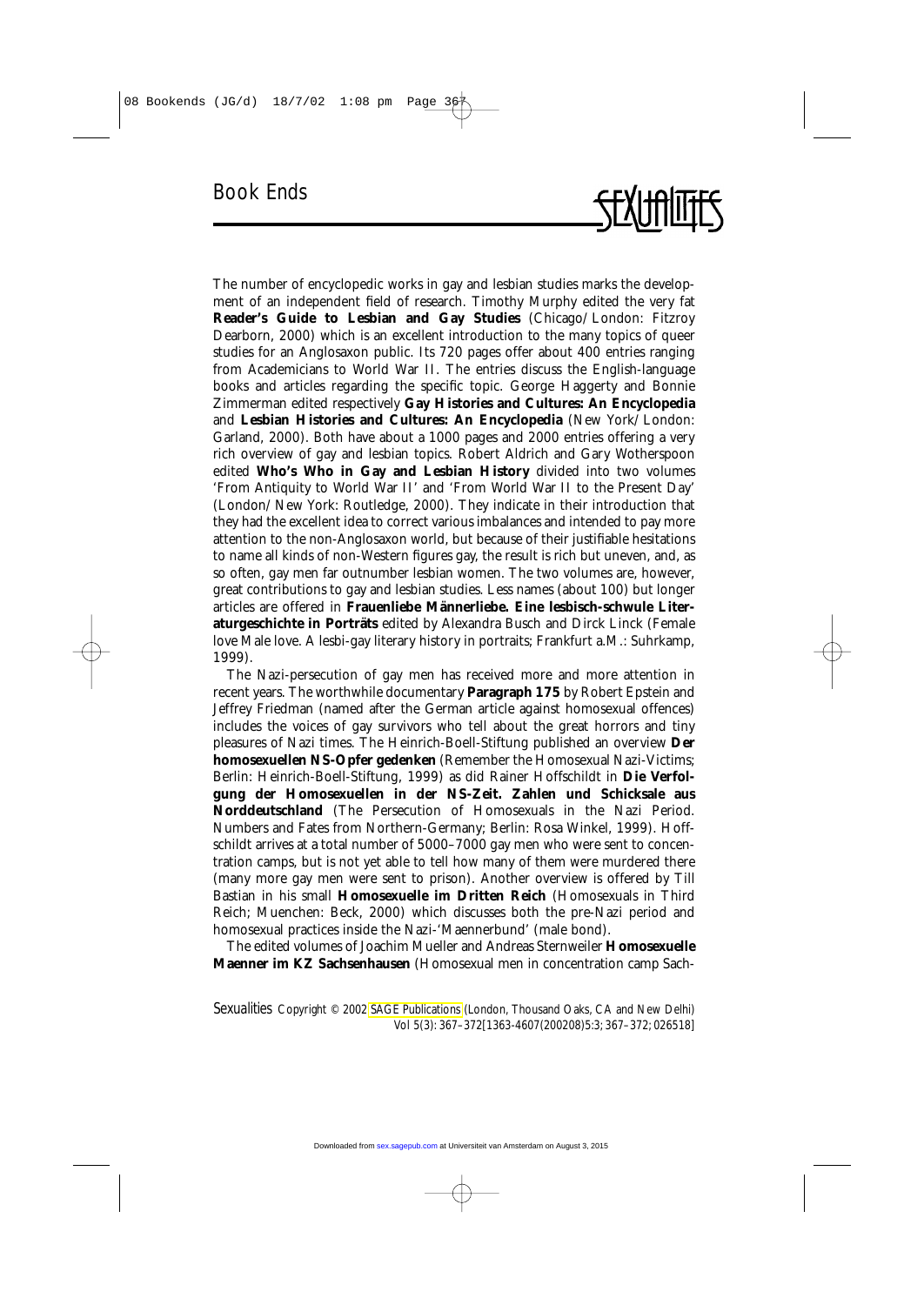senhausen; Berlin: Rosa Winkel, 2000) and Andreas Pretzel's and Gabriele Rossbach's **Wegen der zu erwartenden hohen Strafe** . . . . **Homosexuellenverfolgung in Berlin 1933–1945** (Because of the expected high penalties . . . Persecution of homosexuals in Berlin 1933–1945**;** Berlin: Rosa Winkel, 2000) are excellent additions to the literature as they give, among other themes, the personal stories of gay Nazi-victims and show their faces. The first book accompanied two successful exhibitions, in Sachsenhausen itself and in Berlin's gay (schwules) museum. The book opens with the 300 names of known gay men murdered in Sachsenhausen. The book on Berlin gives an illuminating overview of the gradual development of the Nazi persecution of gay men, from the closing of gay bars in 1933 to the introduction of the death penalty for homosexual offences in the army in 1943. It also shows the implication of the straight public in the persecution of gay men, and the harsher penalties for arrested gay Nazis. The collection edited by Thomas Rahe and others **Verfolgung Homosexueller im Nationalsozialismus** (Persecution of Homosexuals under National Socialism; Bremen: Temmen, 1999) has similar contributions, including articles on Nazi-persecution of lesbians. It also discusses the present-day destruction of archival material on the Nazi-persecution of homosexuals. Very distressing aspects of the literature are the continuing persecution after the War and the refusal of both West- and East-German governments to acknowledge the gay victims of Nazism. The capitalist West even held to the Naziextension of the anti-homosexual article till the 1960s, and the communist East persecuted for fraud gay men who asked for retribution as Nazi-victims.

The 'Forum Homosexuality and History' (Muellerstr. 43a, 80469 Muenchen) publishes a series called 'Splitter', booklets on Munich's gay history. The fourth one by Albert Knoll, **Totgeschlagen – totgeschwiegen. Die homosexuelle Haeftlinge im KZ Dachau** (Beaten to death, silenced to death. The homosexual prisoners of concentration camp Dachau) discusses the several hundreds of gay inmates in Dachau of which a hundred died in the camp. Number 7 by Florian Mildenberger analyses the role of psychiatry in the Nazi-persecution of gay men in the Munich-area. His conclusions fit very well with those of Guenter Grau who writes on the same topic in the **Zeitschrift fuer Sexualforschung** (14: 2, June 2001). The medical experts did their best to help the Nazis eliminate homosexuality, but their methods, such as castration, were too primitive and unprecise for their self-proclaimed task. In an article in the same issue, Martin Dannecker understands the ultra-conservatism of German sexology after the war as the continuing detrimental influence of Nazi-ideology. Sexologists assumed that the state had to control the citizens' sexual life, promoting straight marriage and reproduction and preventing perversion, pornography and prostitution. With the student revolution of the 1960s, sexology became both empirical and liberal. The surprising combination of liberalism and empiricism has, according to Dannecker, again to change its focus from the couple to lust in its manifold forms. A third very interesting article in the same issue by Sophinette Becker discusses 'The function of sexuality in national socialism'. She points to the various ambiguities of Nazism regarding marriage, gender roles, prostitution, homosociality and homosexuality.

Other 'Splitter' of Munich's gay history forum are Bernd-Ulrich Hergemoeller's essay on homosexual offences in 16th-century Augsburg, Peter Jungblut's stories of queer Munich, 1813–1945, and Mildenberger's survey of the town's gay movement,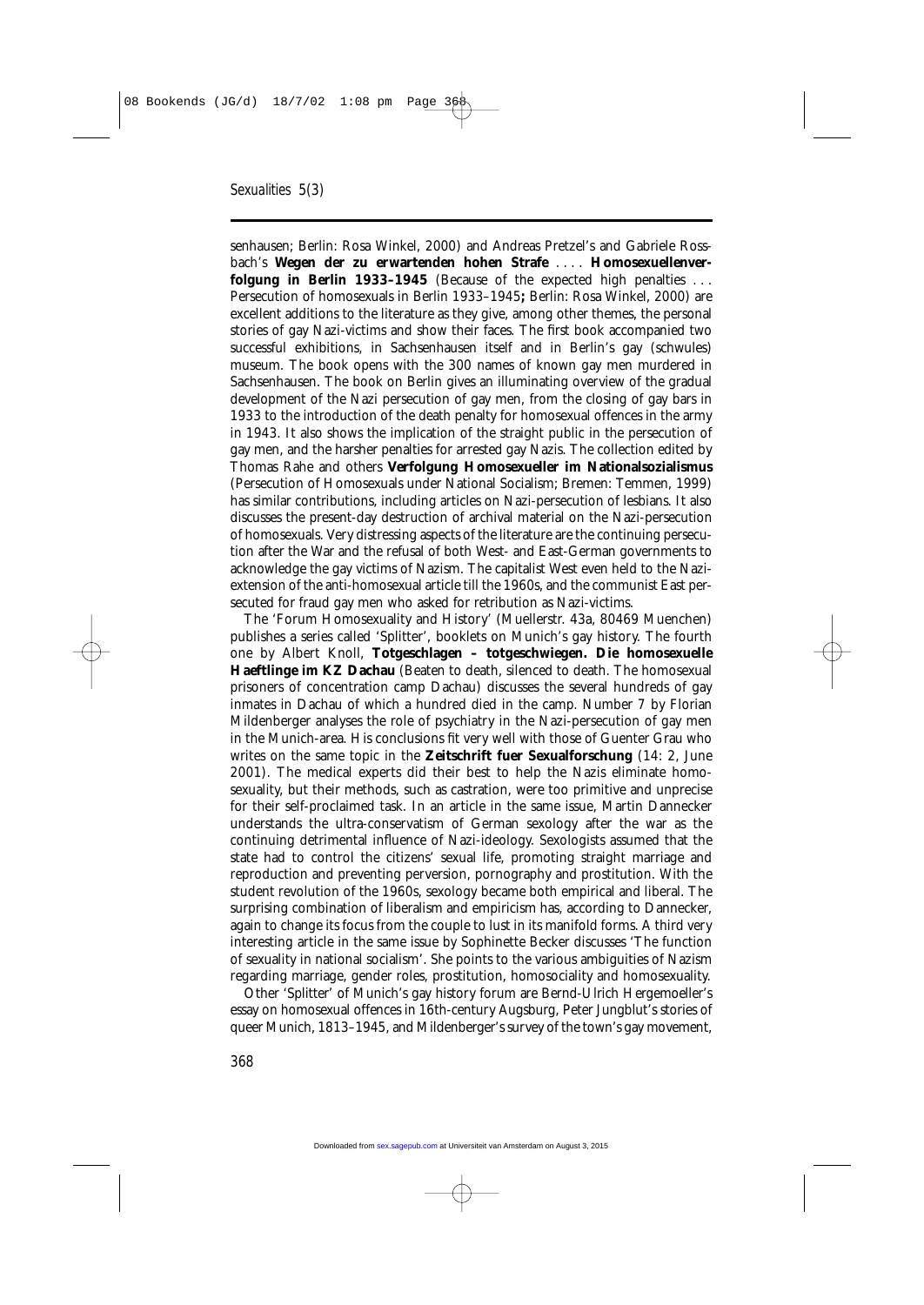1969–96. Munich was the capital of both Bavaria's ultra-conservative government and Rainer Werner Fassbinder's radical movie-production.

The first two 'Splitter' are edited by Wolfram Setz who presents Karl Heinrich Ulrichs and his afterlife. Ulrichs was the first person to publicly announce his uranian preferences, at the German Jurists' Meeting of 1867 in Munich. Both booklets are part of his edited **Karl Heinrich Ulrichs zu Ehren. Materialien zu Leben und Werk** (In honour of KHU. Materials on his Life and Work; Berlin: Rosa Winkel, 2000). Setz is an unrelenting promotor of Ulrichs and brings together in this collection articles on his biography, his work and his importance as a gay emancipator and Latin scholar. Because of Ulrichs' 175th birthday in 2000, more books about him appeared. Volkmar Sigusch's **Karl Heinrich Ulrichs. Der erste Schwule der Welt** (KHU. The first gay of the world; Berlin: Rosa Winkel, 2000) is a new provocative biography which stresses the radicalism of Ulrichs. Setz also edited a collection on Ulrichs and gay emancipation **Karl Heinrich Ulrichs zum 175. Geburtstag. Die Geschichte der Homosexualitäten und die schwule Identität an der Jahrhundertswende** (KHE's 175th birthday. The history of homosexualities and queer identity at the turn of the century; Berlin: Rosa Winkel, 2000). Dannecker writes on gays in 2000, Sigusch on Ulrichs and Hergemoeller on his German predecessors while I contributed a piece on the Marquis de Sade. Ulrichs' competitor Karl Maria Kertbeny also received some attention. Manfred Herzer edited his work on homosexuality, the word this Hungarian author coined in 1869, in **Schriften zur Homosexualitätsforschung** (Papers on the research of homosexuality; Berlin: Rosa Winkel, 2000). In his introduction Herzer traces the life and work of this second forerunner of gay emancipation.

German history saw also several excellent non-German studies such as Robert Tobin's **Warm Brothers. Queer Theory and the Age of Goethe** (Philadelphia, PN: University of Pennsylvania Press, 2000). It shows the breadth and depth of queer themes in the work of not-so-gay authors like Goethe, Schiller and Lichtenberg and in the life and work of some proto-gays like king Frederick the Great, art historian Joachim Winckelmann and author Jean Paul among many others in the period between 1750 and 1880. No mention really needed to have been made of queer theory, which will only frighten conventional gay historians and without much reason.

The French have also become quite active in producing sexual histories. New editions of golden classics were published, in the first place Alfred Binet's very important **Le fétichisme dans l'amour** (Fetichism in love, 1887; Paris: Payot, 2000) with a foreword by sociologist André Béjin. Georges Vigarello introduced Ambroise Tardieu's **Etude médico-légale sur les attentats aux moeurs** (Medico-legal study of the sex crimes, 1857; Grenoble: Millon, 1995, after the third edition of 1859), another jewel of sex history. A chapter of Henri Legludic's 'Attentats aux moeurs' (1896) was republished as **Arthur X. Mémoires d'un travesti, prostitué, homosexuel** (Paris: L'Harmattan, 2000). This is the autobiography of a well-identified transgender homosexual who prostituted himself and therefore served a long prison sentence. This text is so interesting because it describes his life in the 1850s, at a time that medical people started to forge sexual identities and well before Ulrichs came with his self-identification as a uranian.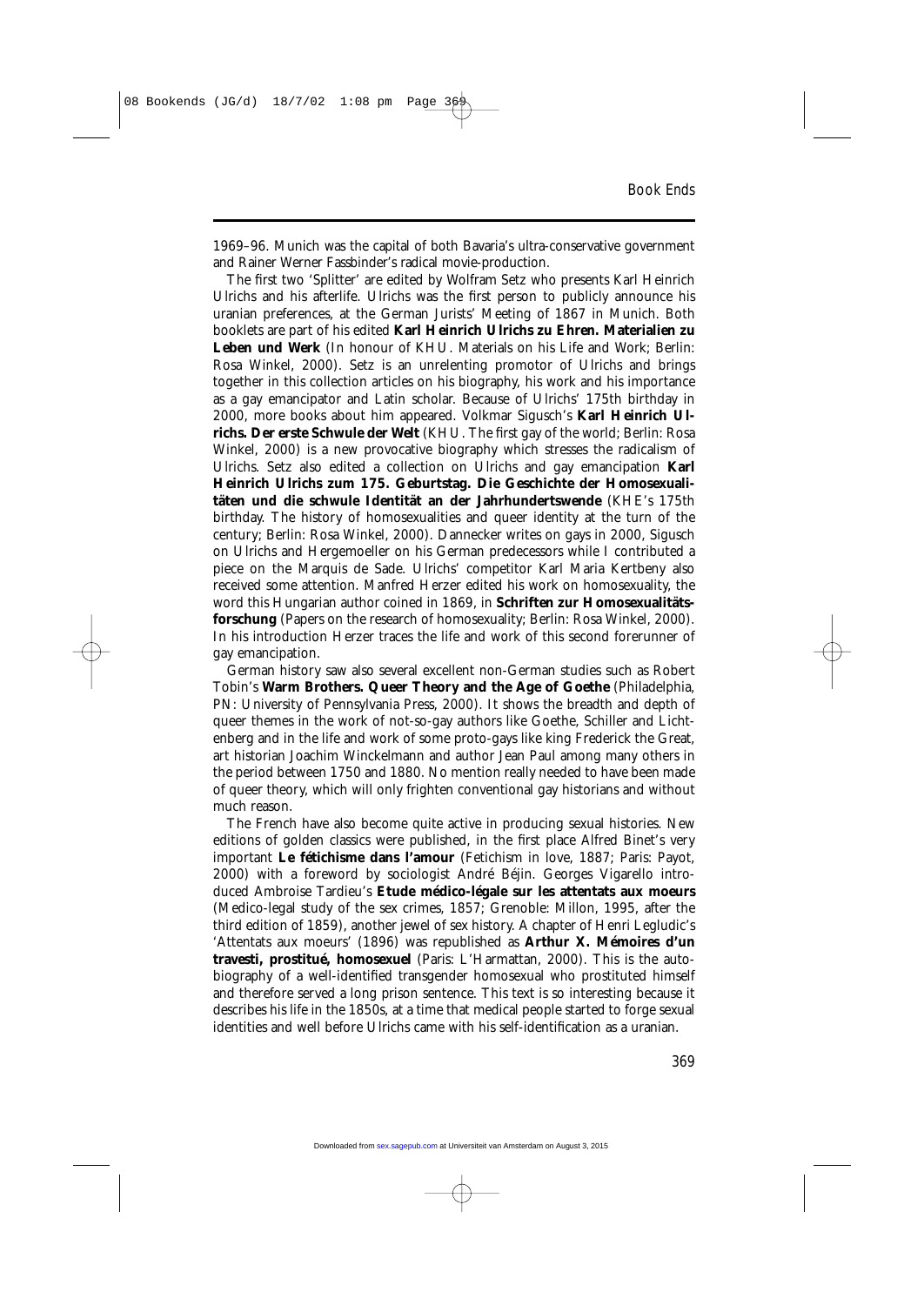Patrick Graille wrote a nicely illustrated history of **Les hermaphrodites aux XVIIe et XVIIIe siècles** (Hermaphrodites in the 17th and 18th centuries; Paris: Les Belles Lettres, 2001). Taboo from a scientific point of view as they could not exist, they were at the same time a totem for artists. Graille refers to earlier studies of medical experts on hermaphrodites that deny the possibility of double-sexed beings than Alice Dreger discusses in her **Hermaphrodites and the Medical Invention of Sex** (Cambridge, MA and London, Harvard University Press, 1998). Artistic veneration for the body that combined male and female and was self-sufficient, survived against the grain of medical science in the margins and undercurrents of French culture. Another major new book in the field of transgenderism is Laurence Senelick's **Changing Room, Sex, Drag and Theatre** (London/New York: Routledge, 2000). This well-illustrated study is a kind of encyclopedia on drag covering many periods and places from New Guinea, classical Greece, imperial China, Renaissance Europe to present-day New York.

Gallimard and Seuil cooperated in publishing Michel Foucault's lectures, such as **Les anormaux. Cours au Collège de France, 1974–1975**, edited by Valerio Marchetti and Antonella Salomoni (Paris, Gallimard and Seuil, 1999). This volume discusses more extensively figures such as the monsters, hermaphrodites, onanists and morally insane of his later 'History of sexuality', offering an important addition to our knowledge of Foucaultian sex analysis.

The lawyer and poet Christian Gury published a series of French gay history books, always centered on a more or less famous case. **Lyautey-Charlus** (Paris: Kimé, 1998) is about Marshal Lyautey, the French general who conquered Morocco and was one of the models for Proust's Charlus. Subsequent books appeared in the series **Le Deshonneur des Homosexuels** with the same publisher: **L'honneur perdu d'un politicien homosexuel en 1876. Des clés pour Flaubert, Maupassant et Prous**t (The lost honour of a homosexual politician. Keys to F, M and P; 1999), **L'honneur musical d'un capitaine homosexuel en 1880. De Courteline à Proust** (1999) and **L'honneur piétiné d'un domestique homosexuel. Sur Gide et Corydon** (The trampled honour of a homosexual man-servant. On G and C, 1999). He tracks the realities of gay life that inspired authors in writing their novels and tracts. Regrettably, the author often gets lost in endless and repetitive quotations of newspaper accounts.

Pierre Bourdieu's journal **Actes de la recherche en sciences sociales** published issues on homosexualities (125, December 1998) and sexuality (128, June 1999). The first consists largely of translated Anglosaxon texts by George Chauncey, Annick Prieur and Michael Lucey, while Marie-Ange Schiltz writes on the gay couple and Florence Tamagne compares the gay history of Germany, France and England between the two World Wars, the topic of her fat and well-researched book **L'histoire de l'homosexualité en Europe**. **Berlin, Londres, Paris 1919–1939** (Paris: Seuil, 2000). The Actes' issue on sexuality discusses the social significations of sexual acts, backrooms, viagra, one hundred years of heterosexuality and has a translated article of John Gagnon on sexual scripts. The article on backrooms is written by Rommel Mendès-Leite who collected his own essays in **Le sens de l'alterité. Penser les (homo)sexualités** (The sense of alterity. Thinking (homo)sexualities; Paris: L'Harmattan, 2000). Topics range from the history of research on homosexuality in France to aids and healthcare.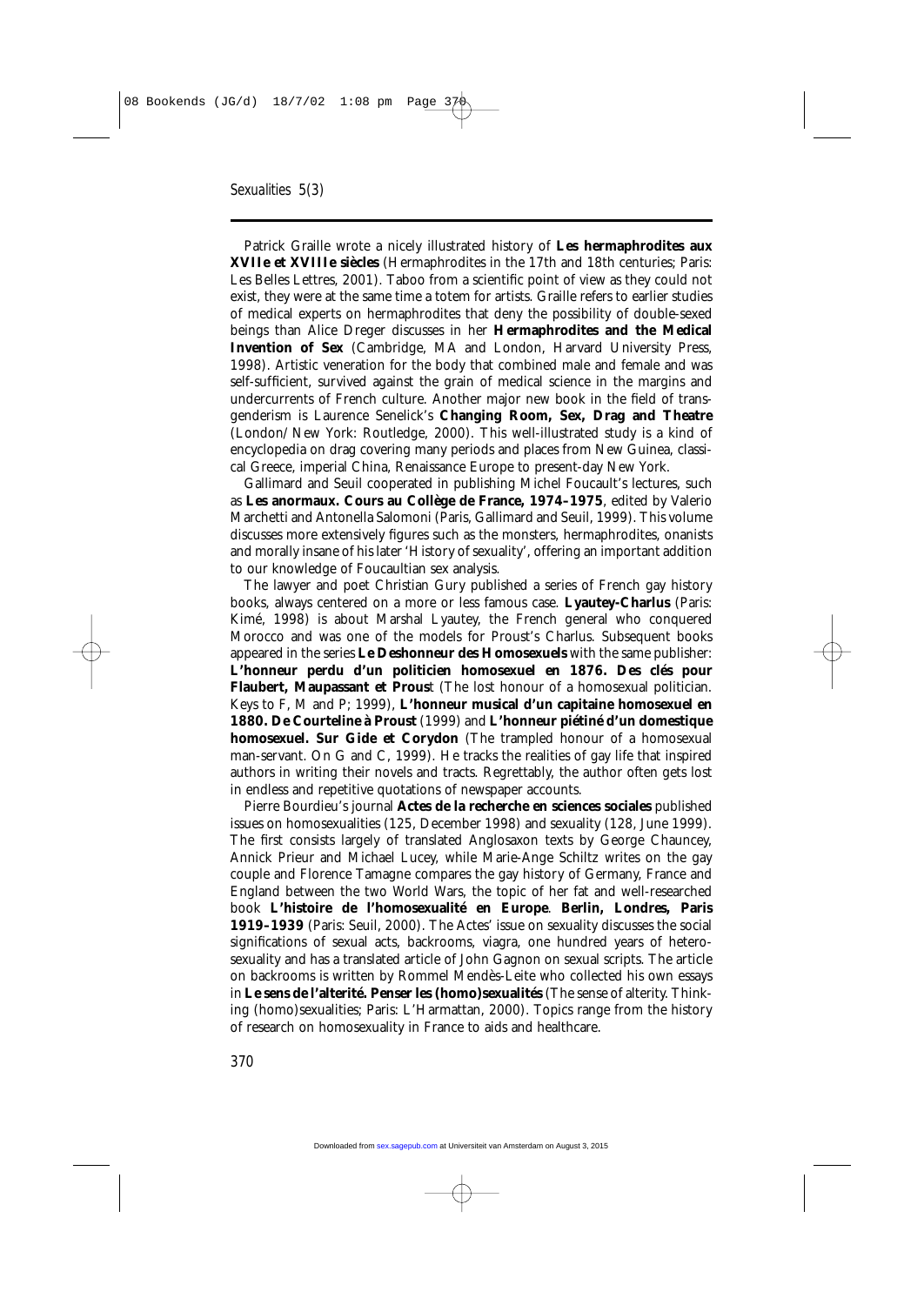The 'essai' **L'amour circoncis** by Abdelhak Serhane (Circumcized love; Casablanca: Eddif; Paris: Méditerranée, 2000) must be popular reading among Moroccans as it had already a fourth edition in the year of publication. Serhane discusses Moroccan sexuality from a modernist perspective as a struggle between tradition and modernity, group pressure and self determination, public demands and private desires. He also discusses the Qu'ran school as a place where boys were introduced to the pleasures and pains of same-sex love and the hamam where marriages were consumed in the presence of family and friends and homosociality often led to homosexuality. In this series 'essai' appear more seductive titles such as S. Filal's **L'incontrolâble désir** and Abdessamad Dialmy's **Logement, sexualité et Islam** (Housing, sexuality and Islam) and **Jeunesse, Sida et Islam au Maroc** (Youth, Aids and Islam in Morocco).

Mary van Veen-Viëtor's dissertation was published as **Het verbondsteken. Een cultuursociologische studie over de besnijdenis in verschillende perioden van het jodendom** (The sign of the covenant. A cultural-sociological study of circumcision in different periods of Judaism; Delft: Eburon, 2000). She makes quite clear that male circumcision is more a cultural than a religious obligation for Jews. After the refutation of the medical necessity of male circumcision, it now seems logical to redefine the practice as a criminal offence against the bodily and sexual integrity of boys, like it changed its meaning in the case of girls.

Charles Hupperts' Dutch-language dissertation **Eros dikaios** (3 volumes, Amsterdam: n.p., 2000) will prove to be a seminal work on Greek love in Athens. His conclusions, based on a wide knowledge of ancient sources including a collection of 800 relevant vase-paintings, are momentous. He states that the free citizens of Athens were largely promiscuous homosexuals who may have had a preference for young men and boys, but also entertained sexual relations among adults. The idea of the importance of pedagogics in adult–boy relationships is, according to him, an invention of Plato that had nothing to do with the city's sexual reality. The presence of gifts on paintings is no indication of exchanges being part of male initiation, but rather of prosaic commercial transactions. Boys and young men were no passive recipients of adult sexual desires but had sex among themselves in the gymnasia for pleasure and with no connection to ideals of love or pedagogics. On the question at his dissertation defence, what a boy could expect of his sexual life, Hupperts could provide no answer. The fixed sexual patterns of Athenian homosexuality that most authors have assumed such as being age-graded and educational, may have offered a protective shield for older historians who wanted to make Greek Eros look respectable, but the postmodern era makes a more varied and sexy picture possible. The second volume offers a new interpretation of Plato's Symposion and the third a collection of homoerotic vase-paintings. Hupperts works hard on an English translation of his path-breaking study.

Another Dutch dissertation is Federico Garza Carvajal's **Vir. Perceptions of Manliness in Andalucia and Mexico 1561–1699** (Amsterdam: Amsterdamse Historische Reeks, 2000). It connects the histories of masculinity and sodomy in Spain and Mexico, and the creation of masculine ideals with colonialism. A summary of the book is to be found in the special issue of *Thamyris* (7: 1/2, 2000) 'Overcoming Boundaries: Ethnicity, Gender and Sexuality', which has several articles on the combination of gender and ethnic, and of queer and ethnic issues. As earlier